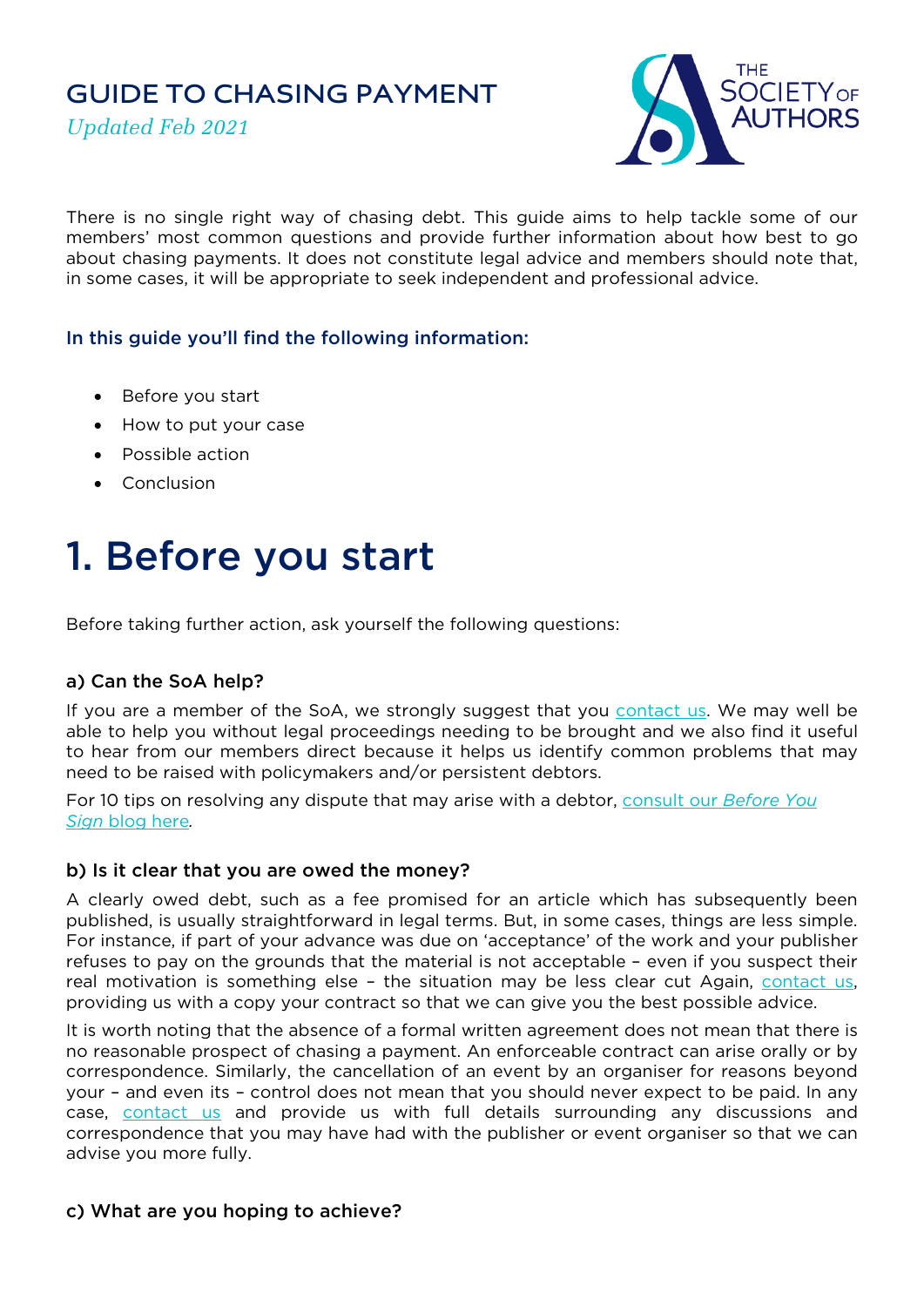Payment is the obvious answer, but what else? If you are owed money do you want to work with the company in question again? Is the commissioner keen to keep you on its books or would going your separate ways suit one or both parties?

Sometimes, writers would prefer to carry on with the relationship if the problem is sorted and they are promptly paid. Others are as keen to terminate what they feel is a contract 'gone bad'. What you are hoping to achieve is likely to affect how you go about chasing a debt and whether, in doing so, you invoke any 'breach of contract' provision provided for in your contract.

If a company is seeking further work from you, it may be appropriate to turn this to your advantage: sayyou would be delighted to do the work, provided that any other monies owed to you are paid without delay and there is a clear undertaking that future monies will not be delayed and/or that a part-payment is made up front.

Whatever outcome you are seeking, you are more likely to succeed if you keep your tone professional and balanced, however difficult the situation may be for you. As ever, [contact us](mailto:info@societyofauthors.org) so that we can help you find the appropriate way to word any demand for payment.

## d) Do you suspect the company could be in financial difficulties?

If so, the bottom line is that you should act quickly. In most cases, once a company goes into administration, receivership or some other form of insolvency proceedings, your chances of receiving payment are slim. For more on this, [consult our insolvency guide.](https://societyofauthors.org/getattachment/Advice/Guides/Your-rights-when-your-publisher-becomes-insolvent.pdf)

## f) What if I assigned copyright for a fee?

If so, be reassured that you are likely still to be able to pursue the debt. However, note that copyright is likely to remain with the company that owes you money. These cases are tricky, not least because the exact position will depend on the wording of your contract. You should therefore [contact us](mailto:info@societyofauthors.org) before chasing payment to establish whether, as well as demanding payment, it is reasonable also to expect to the reversion of your rights.

## g) Is the company you are pursuing based in the UK?

If not, first check that you have complied with all the formalities - many foreign companies cannot, or will not, release payments unless and until they are in receipt of the relevant double-tax forms and/or tax registration numbers. The best advice when dealing with non-UK companies is to secure as much of any payment as you can upfront to avoid difficulties arising in future.

If you do need to chase payment, think carefully. The financial and legal complications of pursuing an action in a different legal jurisdiction from your own - if indeed it is possible to do so - are likely to be disproportionate relative to the sums recoverable. It is also worth identifying if the company has any assets in this country that you can reasonably chase as this may tip the balance in terms of whether the costs of recovery exceed the amount owed to you.

## h) Did you pay towards the cost of publication?

If you paid towards the cost of publication and are subsequently disappointed by the quality of the publication or the publisher's efforts in marketing your book, be aware that subsidy publishers such as these tend to be very careful in the wording of their contracts. However difficult the circumstance, you may well find that you either have no right to a refund or, where there is an arguable case, the costs of bringing proceedings to enforce that refund exceed the amount of money you paid the publisher. The best advice is to [contact us](mailto:info@societyofauthors.org) before signing a contract of this – or indeed any – kind. In cases such as these, it is often the case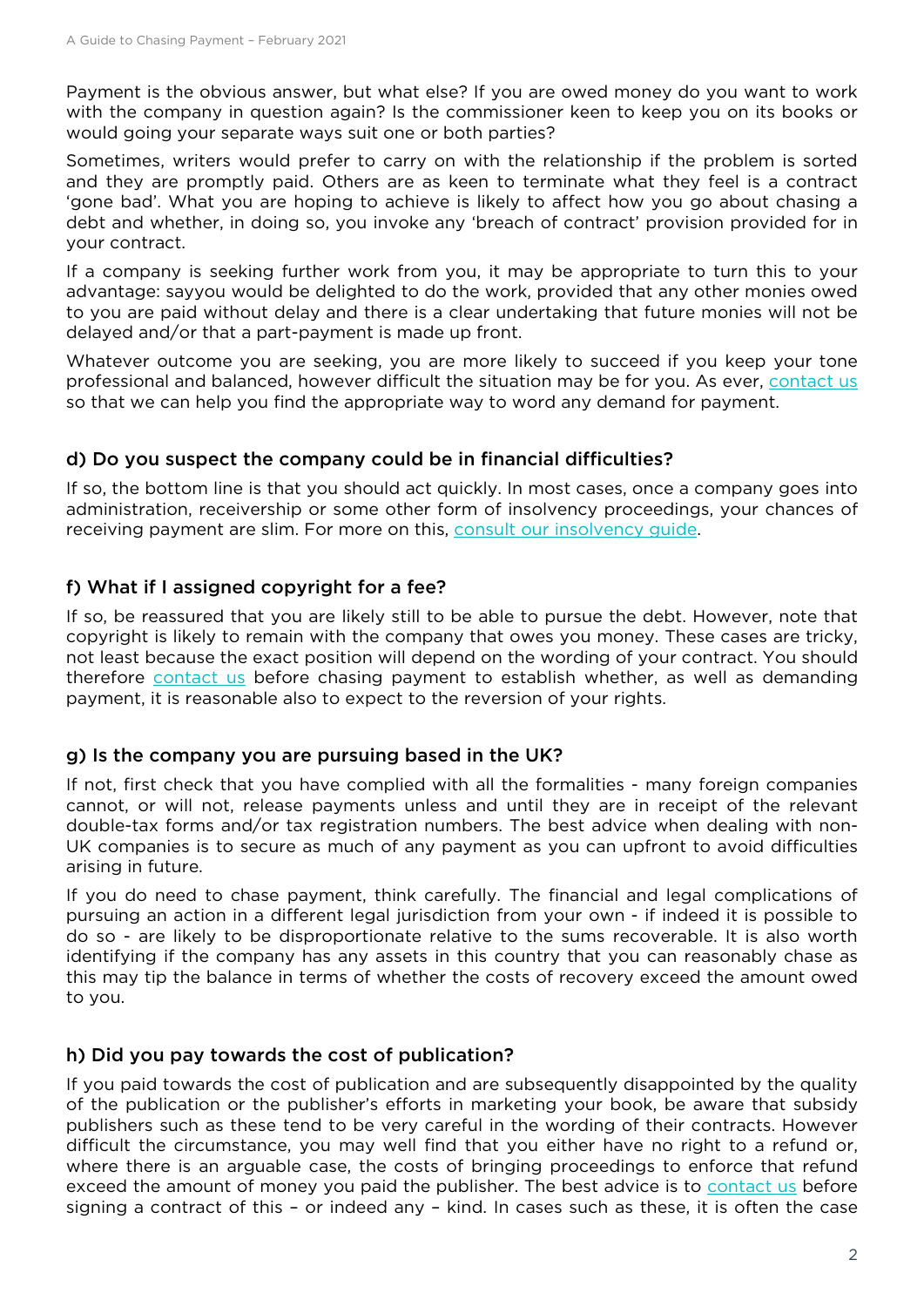that authors' concerns will be to secure their rights, rather than recover their investment, which is another reason why it is so important to [contact us.](mailto:info@societyofauthors.org)

## 2. How to put your case

#### a) Make payment the easy option

What you want is to extract the payment speedily, with as little hassle and expense as possible. So, make the least troublesome and least costly option for the company to pay you.

#### b) Do not delay

If a deadline for payment has passed, chase it immediately. Do not leave it months before doing anything about it. It suggests that you are not overly bothered, and if the company is in financial difficulties, it can profoundly affect your chances of securing payment. That said, if you have delayed in chasing payment for whatever reason, it does not follow that you should simply write it off – there is usually still time to act.

#### <span id="page-2-0"></span>c) Take it in stages and be clear about what you are asking for

In the first instance, state clearly to the debtor how much you are owed, for what work, and the date on which the money should have been paid. Include any invoice or other reference number the company may have given you and, if relevant, point out that you are VATregistered and what your VAT number is.

Set a reasonable deadline, specifying what you want to happen by that deadline, and what the consequence will be if it is not met. Once set, stick to it. For example, if an invoice specified payment within 30 days of receipt of your work, it may be appropriate to say that, if payment is not received within a further 14 days, you will be putting the matter in the hands of the SoA. It may then be appropriate for us to do likewise on your behalf, giving the debtor 28 days in which to pay over and above the 30-day deadline provided for in the invoice. Incremental pressure on the company, together with a reasonable opportunity for it to make payment, is usually the best approach and may well help your claim if it is subsequently heard in Court.

If your normal means of communication is by phone, be sure to follow it up with a letter or email confirming whatever was agreed. Equally importantly, be sure to check whether your contract specifies to whom and/or how formal communications should be sent. Members are welcome to [contact us](mailto:info@societyofauthors.org) with a draft before a letter is sent.

#### f) Escalate your claim

If the person you are writing to stalls or does not reply, it is usually appropriate to write again, copying in the person's supervisor and/or a company director. Irrespective of whether you are sending an email or letter to a branch office, make sure that you send a copy of a letter to the registered office of a limited company that owes you money and any other address(es) specified in a written contract. To find a UK company's registered address, consult Companies House online [here.](https://www.gov.uk/get-information-about-a-company)

## 3. Possible action

Depending on the circumstances, one or more of the following steps may be appropriate: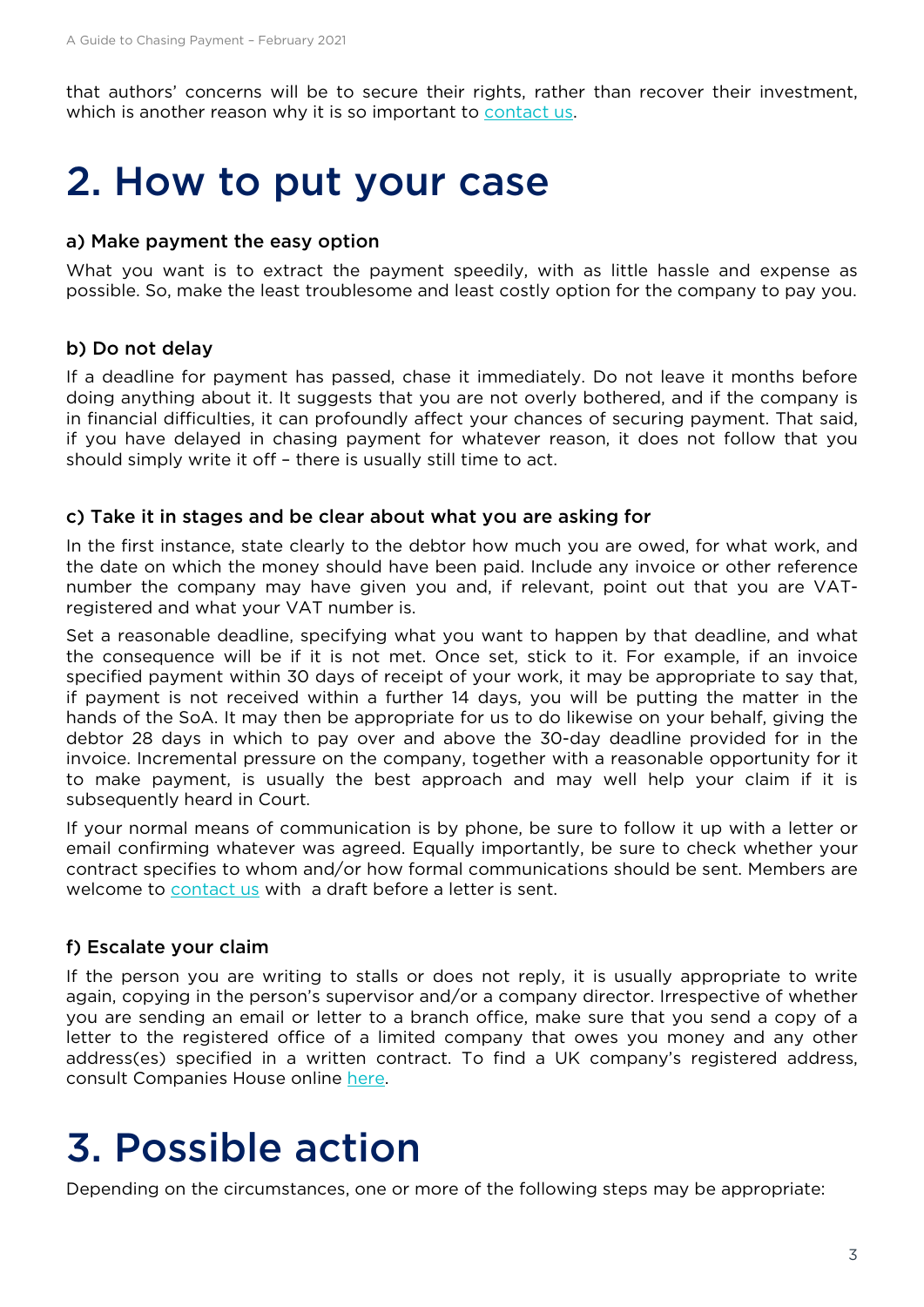#### a) Involve the SoA

.

Although we will be happy to talk each step through with you and help you draft appropriate correspondence, the SoA's policy is to not intervene directly unless and until a member's own efforts have failed. The reason for this is practical: our intervention acts as an escalation and, if successful, serves as a relatively cost-free means for a member to recover monies owed. Notably, if you are owed money by a debtor that cares about its reputation and doesn't want a default to be exposed, a fair warning that involvement of the SoA will be your next step may prove sufficient.

#### b) Adding statutory compensation and interest to monies owed

If there is a clause in your contract relating to late payment, you must charge compensation in line with the amount provided for in the agreement. If not, you are able to charge compensation as specified by the Late Payment of Commercial Debts (Interest) Act 1998:

The amount of statutory compensation you can claim is:

## £40.00 for each invoice up to £999.99; £70.00 for *each* invoice between £1,000.00 and £9,999.99; and £100.00 for each invoice over £10,000.00.

Note that the fixed compensation rates relate to each invoice. Accordingly, if you are owed two amounts by the same company – say, £250.00 and £300.00 – you are able to bring a single claim for £550.00, together with compensation of £80.00 and contractual or statutory interest at the rate specified in your contract or as follows:

The Late Payment of Commercial Debts (Interest) Act 1998 also allows you to claim interest on debts from the day after the agreed date for payment at the rate of 8% above Bank of England's base rate.

If a payment was due to be paid on 31 March, you could claim interest from 1 April up to and including the date on which payment was made. If no date was agreed for payment, interest would instead be payable after 30 days from the latest of the date on which the contract was formed, the date of invoice or notice of the amount of the debt was issued.

In the case of the author owed two sums of £250.00 and £300.00 above, it is important to calculate the rate of interest for each sum.

A common tactic in chasing payments is to offer to waive any amounts of compensation and interest owed if the money is paid now. saying that if the company pays you within a given deadline, you will seek only the monies owed and waive any claims for compensation and interest. In other words, make it cheaper for the company to pay than delay.

#### For more on debt calculations and recovery of debt, consult Gov.uk [here.](https://www.gov.uk/late-commercial-payments-interest-debt-recovery/charging-interest-commercial-debt)

#### c) Invoke the termination clause in your contract

Many publishing contracts include a clause to the effect that if the publisher is in breach of contract and fails to remedy the breach within, say, 30 days from written notice by the author, the contract will terminate. In such event, a publisher's right to produce further copies of your book and/or grant future sub-licences will cease.

Before giving notice, consider whether you want to terminate the contract or simply be paid. The two are usually separate considerations. If you do wish to terminate a contract, it is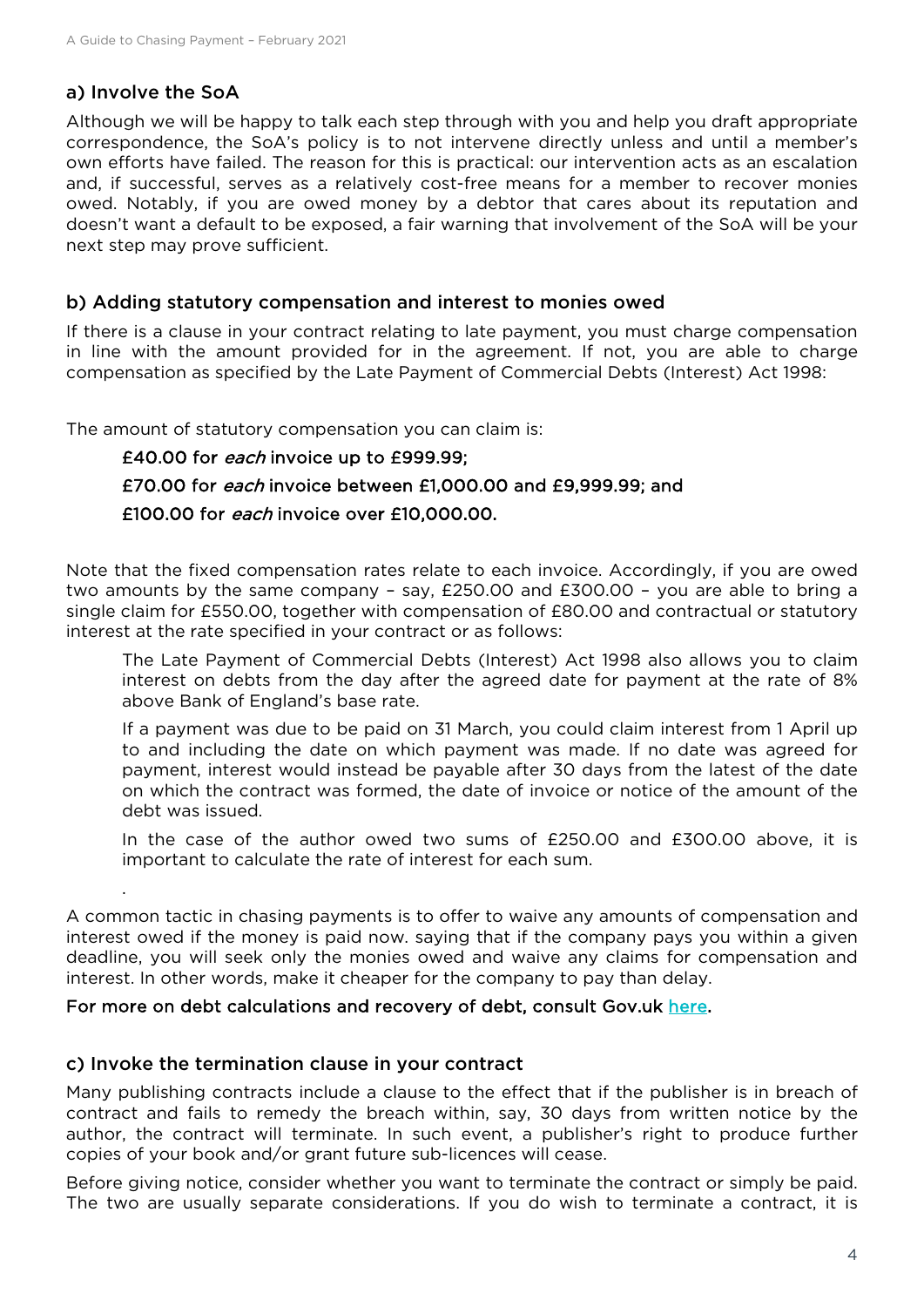important to word such notice accurately, referring to the precise numbering and wording of the contract and to contact us before doing so.

#### d) Consider imaginative settlement options

For example, if you know that a publisher is sitting on a fair number of copies of your book but has cash-flow problems, you might want to consider making a 'without prejudice' offer to accept copies of your book in lieu of monies owed. If you are confident that you could sell such books profitably, this may be a viable option. In other cases, it may be appropriate to make the publisher a 'without prejudice' offer that you will waive any monies owed provided that you all rights are reverted to you in order that you can take your work elsewhere.

In any case, it is always sensible to contact us before making any 'without prejudice' offer as this could profoundly affect your rights if your offer is accepted and you subsequently change your mind.

#### e) Consider informal negotiations, non-binding mediation or formal means of Alternative Dispute Resolution

It is always worth considering whether a virtual call or face-to-face meeting- with or without a trusted third-party present - might resolve issues more quickly and cheaply than bringing legal proceedings or engaging in binding non-Court proceedings like arbitration. In many cases, this can be demanded by invoking an appropriate Alternative Dispute Resolution provision in your contract. However, before even going down this route, it is usually important to exhaust all other avenues of negotiation.

#### f) Take legal action

When considering legal action, first decide if the debtor is a "can't pay" or a "won't pay". Again, the two are separate and distinct:

#### (i) Won't pay

Suing is an option to consider if you live in the UK, the company is UK-based and/or or the contract was concluded in the UK or it contains a 'jurisdiction' clause providing that any disputes should be settled under English and Welsh, Northern Irish or Scots law.

Having a County Court Judgment (or 'CCJ') made against a company does not guarantee that it will pay up, but in many cases will prompt it to do so, if solvent. Most trading companies will not want to have outstanding debts publicly listed against their names for financial and legal reasons. For more on this, consult the step-by-step guide on how to make a claim for money owed via Gov.uk here.

Before taking legal action, you must give the debtor full details of your claim and an opportunity to pay the debt within a reasonable timeframe as well as confirming that action will be taken if the debt is not paid. Recall our advice about ['being clear'](#page-2-0) above.

The Small Claims Court track procedure is for claims where the amount is under £10,000.00. Court fees apply in respect of each claim. For more on this, consult the Court's fee table [here.](https://www.gov.uk/make-court-claim-for-money/court-fees) If you know that you are owed money but you are not sure how much, you can still claim an unspecified amount limited to £10,000.00 under the Small Claims Court track procedure.

Any money claim must be made by the person who is owed the money – you cannot usually delegate it to us or anyone else. The great advantage of the Small Claims Court track procedure is that costs are largely limited to the Court fee. Lawyers do not generally need to be involved (although you may instruct a solicitor if you wish and it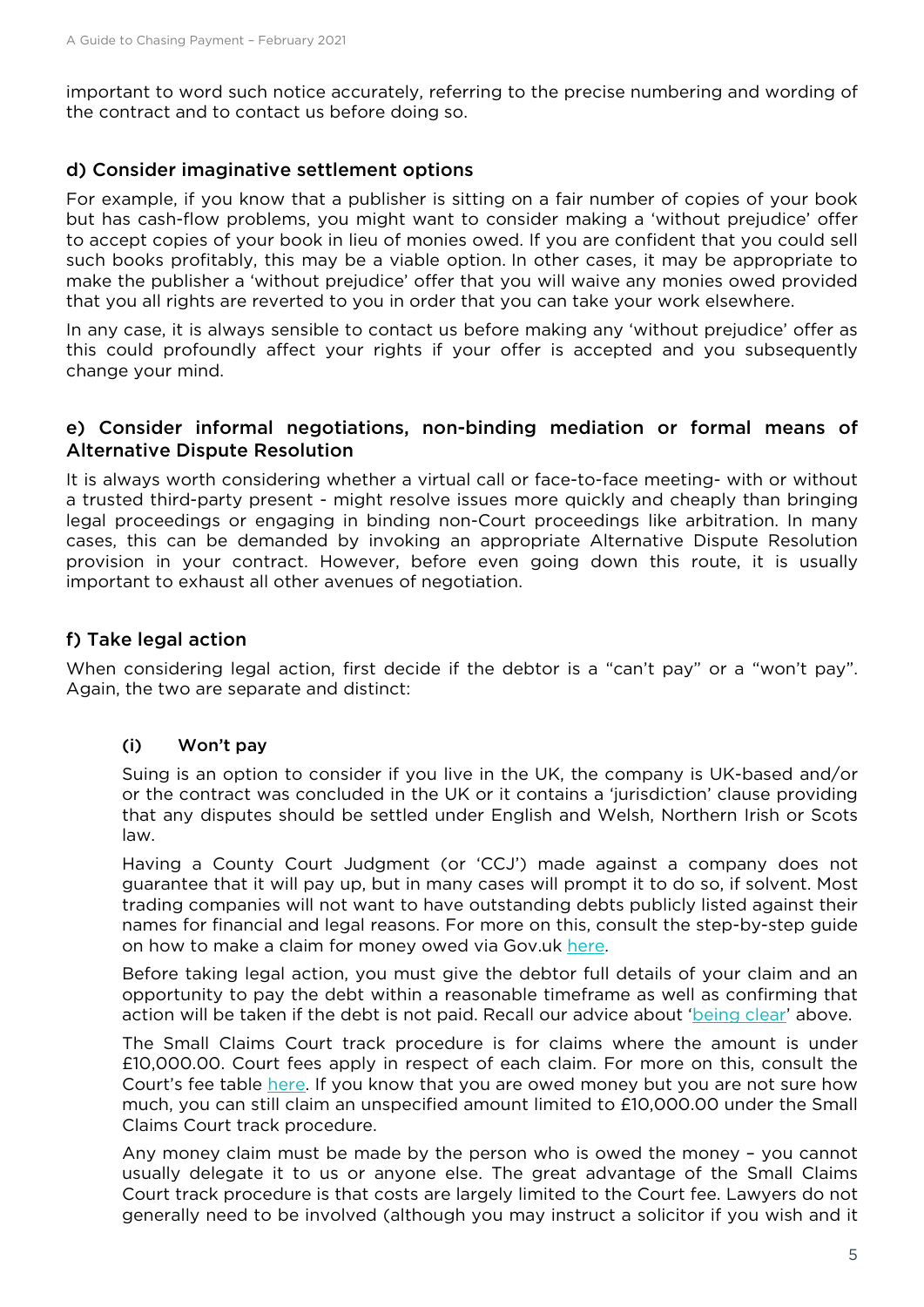is commercially worthwhile to do so) and, in most cases, the losing party pays only the other side's fixed costs, so if your claim is unsuccessful, you are not then liable for the defendant's (expensive) legal costs. To make a claim easily online, click [here.](https://www.gov.uk/make-money-claim)

If your claim is for a fixed sum of over £10,000.00 but under £100,000 you can still make a claim online but note that such claims are not allocated to the Small Claims Court track.

In a word, if you are owed more than £10,000.00, it is likely to be sensible to instruct a solicitor to ensure that you do not risk having to pay a defendant's legal costs, if you are unsuccessful. Quite apart from this, it is likely to be the point at which instructing a solicitor privately becomes commercially sensible. As a first step, we strongly recommend that you contact us as a first step.

Where there is a dispute relating to copyright infringement or other intellectual property rights, rather than a simple breach of contract for non-payment, a separate Court track is available under the Intellectual Property Enterprise Court ('IPEC'). If the damages owed to you are likely to be less than £10,000.00, a claim can be brought under IPEC's simplified small claims track [here](https://www.gov.uk/government/publications/intellectual-property-enterprise-court-a-guide-to-small-claims) and, in most cases, this can be done online. If the amount of damages exceeds £9,999.99, then it is likely to be commercially sensible to instruct a solicitor to ensure that your rights are properly protected and you maximise your chances of success. In cases such as these, IPEC's multi-track procedure would be appropriate, further details of which can be found [here.](https://assets.publishing.service.gov.uk/government/uploads/system/uploads/attachment_data/file/823201/intellectual-property-enterprise-guide.pdf)

### (ii) Can't Pay

If the debtor is insolvent, consult our [insolvency guide](https://societyofauthors.org/getattachment/Advice/Guides/Your-rights-when-your-publisher-becomes-insolvent.pdf) for more. As a rule, prospects for recovery of debts are likely to be slim, but there are considerations surrounding recovery of your rights, further details of which are set out in more detail in our insolvency guide.

#### (iii) I'm not sure whether it's a "can't pay" or a "won't pay"

If the debtor is not currently insolvent, it may be sensible for you to serve a Statutory Demand for the money you're owed instead of bringing legal proceedings under IPEC or the Small Claims Court track. For more on what a Statutory Demand is and how to go about doing so, click [here.](https://www.gov.uk/statutory-demands)

You must make a Statutory Demand in the prescribed form [here](https://www.gov.uk/government/publications/demand-immediate-payment-of-a-debt-from-a-limited-company-form-sd1) and you can make one against an individual or a company without needing a solicitor, provided that the debt is less than six years old.

If the debtor does not pay the amount owed or agree to your Statutory Demand within 21 days of service, you can then:

#### Bring bankruptcy proceedings against any individuals who owe you, at least, £5,000.00; or

#### Wind up a company that owes you, at least, £750.00.

Note that you have four months to apply to bankrupt or wind up your debtor although if you're late in doing so, you can usually explain to the Court why this is the case.

## 4. Conclusion

Common themes throughout this guide are to stay calm, adopt a business-like approach and contact us as soon as possible before deciding how best to proceed. As a rule, do not delay